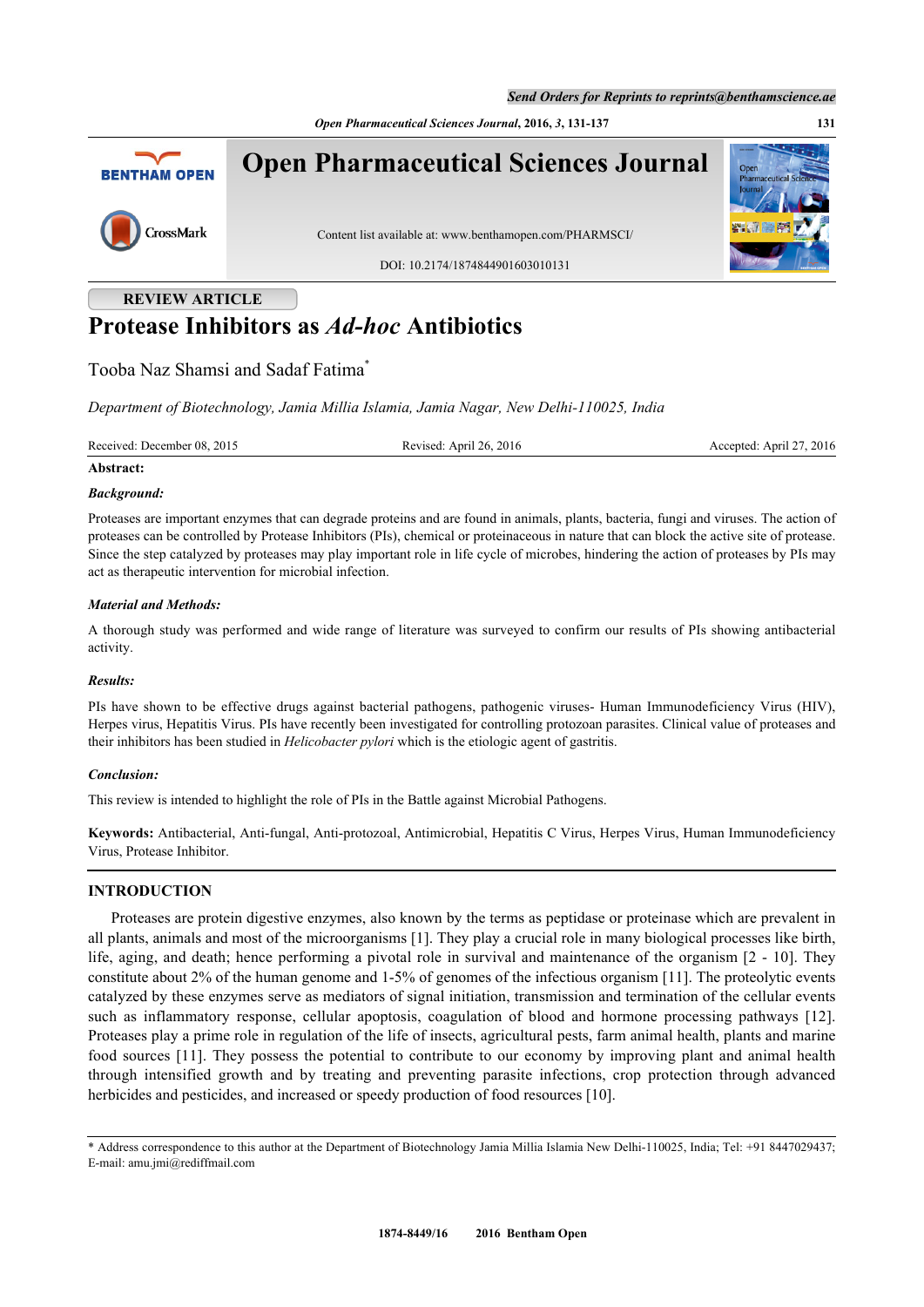#### **132** *Open Pharmaceutical Sciences Journal, 2016, Volume 3 Shamsi and Fatima*

The conduct of proteases in spite of many advantages has to be closely regulated and controlled to avoid the excess activity of these enzymes, as it may possibly damage its host organism. This task of controlling is carried out by PIs [\[13](#page-4-5)]. As the name implies, the PIs aptly inhibit the operation of the indigenous proteases. They are supposed to be specific in nature as they target and block only the proteases and other proteins stay unaffected. Also, the studies have proved that the use of Protein PIs (PPIs) is more advantageous over chemical PIs, as PPIs are safer and more specific in their targeted action. PPIs are considered to be a good contender for oral administration, with lesser consequences [[14\]](#page-4-6).

In recent past, the microbial pathogens have developed resistance to currently available antibiotics which has elicited the interest of researchers to isolate and understand the mode of action of antimicrobial proteins (peptides) [[15\]](#page-4-7). Also, due to adverse side effects, limited clinical efficacy and the emergence of drug-resistant viral strains, there has been a great advancement in the development of new antimicrobial agents lately which show activity against new resistant strains [\[16](#page-4-8)]. Therefore, PIs from plants represent strong candidature for the development of antimicrobial drugs due to their potent inhibition of the growth of a wide range of pathogenic bacteria. We will discuss in this review, some of the important general features of PIs, specifically highlighting new advances and the specific challenges associated with their role as antibacterial, antifungal, antiprotozoal and antiviral agents.

#### **PIs as Antibacterial Agent**

PIs play a defensive role in plants and protect them from phytophagous insects and microbes [\[1](#page-4-0)]. PIs act against pathogens by inhibiting proteases present in insect guts or secreted by microorganisms which cause decrease in the availability of amino acids which are required for their growth and development [\[17](#page-4-9)]. For PIs to be used as antimicrobial agents, the most important factor is safety. Hence, several PIs of bacterial or plant origin which are nontoxic have been purified and are available commercially to treat protease induced peri-anal dermatitis [\[18](#page-4-10)]. PIs may contribute to host defense against infection through numerous mechanisms, *i.e.* they may protect opsonins and their receptors against proteolysis or control proteolytic processing of antimicrobial peptide precursors or show direct antimicrobial activity [[19\]](#page-4-11). Various *in vitro* studies prove that PIs form pores or channels in the cell membrane and the cell die due to the out-flux of cellular contents [[20](#page-4-12)]. Hence, they inhibit the activity of proteases produced by the pathogens which interfere in the development of bacteria and hence cause death.

Recent studies have found that a neutrophil elastase inhibitor, secretory leukocyte protease inhibitor (SLPI) is proved to possess antibacterial and anti-inflammatory properties[[21\]](#page-4-13). Indeed, SLPIs and elafin show good antimicrobial potential against broad-spectrum microbes [[22\]](#page-4-14). Epithelial cells produce antimicrobial polypeptides that defend the mucosa against infection caused by pathogens. The epithelium produces large amounts of these protease inhibitors which have been shown to be active against Gram-positive and Gram-negative bacteria in lungs [\[19\]](#page-4-11). By targeting the factors causing proteolytic virulence, PIs decrease the bacterial malignity. Recently the study is being continued for the development of a protein which shows anti-virulence potential against Anthrax lethal factor (LF), a toxin secreted by *B. anthracis*. The inhibition of virulence has recently been established as an antimicrobial strategy [[23](#page-5-0) - [25](#page-5-1)]. The limited efficacy of antibiotics increases the demand for the development of such anti-virulence treatment related to this organism.

#### **PIs as Antifungal Agent**

One of the most problematic illnesses worldwide is mycoses. The people with weak immunity or with an immunocompromised immune system are mostly the sufferers of this disease. Due to the use of chemicals since a long time, many strains of fungi have become mutant as a change in their structure and physiological mechanism has taken place. Therefore, the demand and development of novel antifungal drugs has become inevitable due to the loss of effectiveness and increased side effects of conventional drugs[[26](#page-5-2)]. To mention, *Candida albicans* is found to be persistent in immune suppressed patients and is still the main fungal pathogen isolated in hospitals. *C. albicans* demonstrates pathogenicity by modifying host defense mechanisms that secondarily initiate transformations in the fungal behavior. Also, as the fungal cell is almost similar to human cells, targeted drug development is a very difficult task [[27,](#page-5-3) [28\]](#page-5-4).

The antifungal role has been reported for trypsin inhibitors during fungal cell wall development by interfering with the chitin biosynthetic process by inhibiting the proteolytic activation of the chitin synthase zymogen [[29](#page-5-5) - [31](#page-5-6)].These trypsin inhibitors belong to the Bowman Birk family and are usually accumulated only in developing seeds [\[32\]](#page-5-7). It is, therefore, possible that PIs act synergistically with other defense proteins expressed in plants contributing to limiting invasion by pathogenic fungi.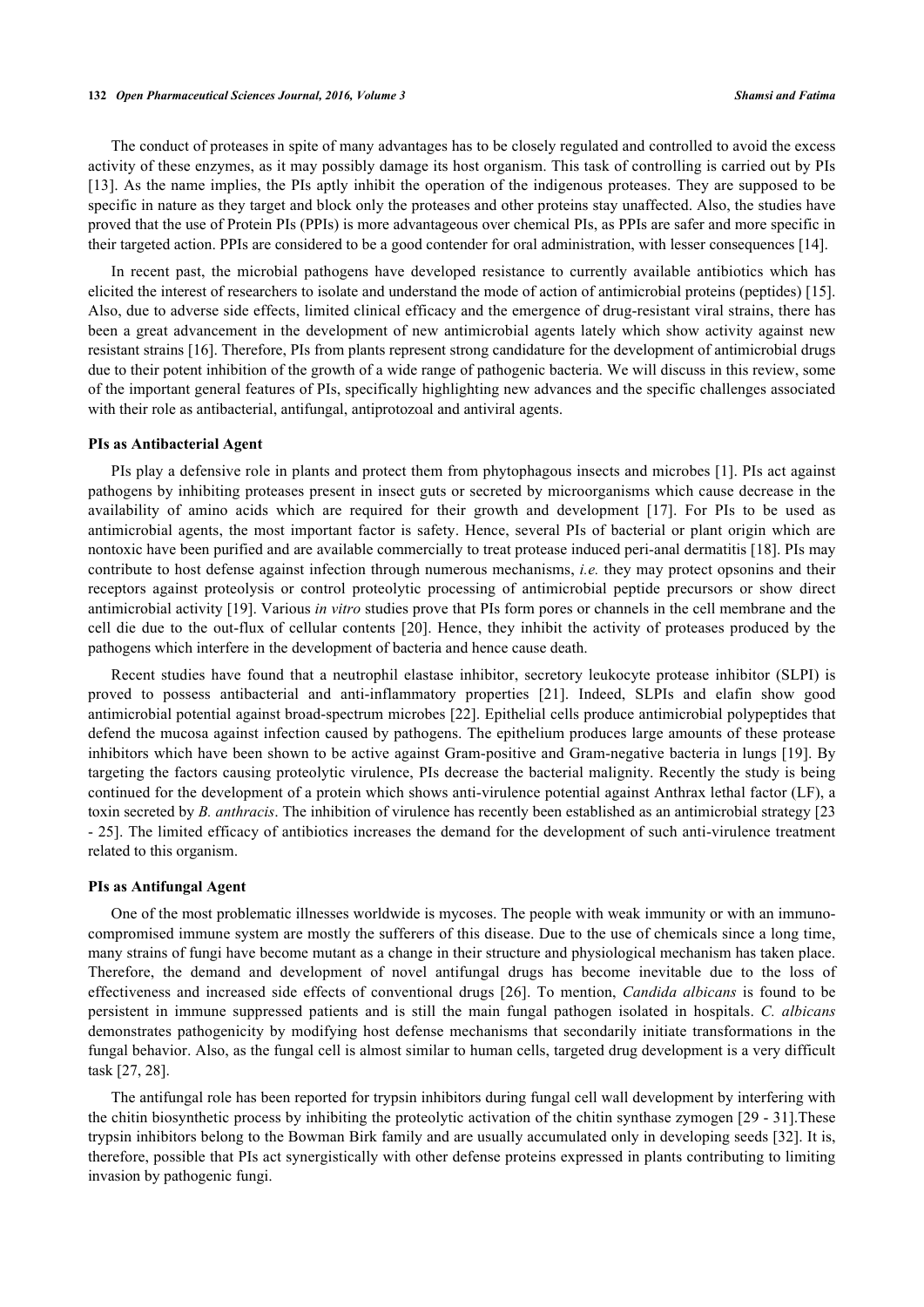The pathogenesis of *C. albicans* is complex and the variation in different virulence results due to the various stages of infection. Some virulence factors, like the Secreted Aspartic Proteases (SAPs) cause infection in different stages and the blockage at any step may cause loss of virulence of the pathogen which could help in the treatment of disease. Therefore, SAPs have become budding targets for developing novel anti-*C. albicans* drugs [[26](#page-5-2)]. Also, studies have proved that pepstatin A and aspartic-type PIs which are used in chemotherapy against HIV, inhibit *C. albicans* with specific effects on SAP activity, fungal proliferation and morphogenesis, binding and interaction with living and nonliving world and modifications of various biochemical factors causing virulence [\[33](#page-5-8)]. Therefore, it can be concluded that *C. albicans* can be inhibited by natural or synthetic pharmacological compounds with anti-aspartic protease properties.

#### **PIs as Antiprotozoal Agent**

Recent studies have revealed the role of PIs in the inhibition of various pathogenic protozoa including *Leishmania* and *Trypanosoma.* These protozoa exhibit cysteine proteases which are stage regulated and are found to be involved in parasite differentiation and disturbing host's immune response [[34](#page-5-9)]. Therefore, cysteine proteases are the key virulence factor of protozoan parasites [[27\]](#page-5-3). To counter, structure-based drugs have been designed against proteases like cathepsin L-like (CpL) and B-like (CpB) cysteine proteases in *Leishmania* sp [[28\]](#page-5-4). All parasitic protozoa contain numerous proteases including plasmepsins or the aspartic proteases from *Plasmodium* which provide required nutrients for the growth of the parasite. Studies have brought in light the role of two aspartic proteases, plasmepsins I and II found in malaria parasite *P. falciparum*, which have a crucial role in the degradation of hemoglobin within the parasite's lysosomes [\[35\]](#page-5-10). There is a rich unexplored area in the form of aspartyl PIs (including HIV PIs) in *T. brucei*. The hydrolysis of a cathepsin D fluorogenic substrate (7-methoxy-coumarin-4-acetyl-Gly-Lys-Pro-Ile-Leu-Phe-Phe-Arg-Leu-Lys(DNP)-Arg-amide) by *T. cruzi* epimastigote extract and the inhibition of its hydrolysis by pepstatin A suggested the possibility of aspartic peptidase activity as an intracellular target of this inhibitor [\[35](#page-5-10)]. With these results, there is a potential of exploiting aspartic peptidases as treatment agents for Chagas' disease.

The recent studies also demonstrate that cysteine protease inhibitors can selectively arrest replication of a microbial pathogen without untoward toxicity to the host. This can be achieved with reasonable dosing schedules and oral administration of the drug and this has been confirmed by the efficacy of cysteine protease inhibitors in the treatment of *T. cruzi, P. falciparum* and *Leishmania major.* Moreover, work on *Trypanosoma brucei*, the agent of African trypanosomiasis, is preliminary but also promising [\[36](#page-5-11)]. Henceforth, it can be concluded that the search for novel antiparasitic agents has turned its way towards PIs for these cysteine and aspartic proteases.

### **Protease Inhibitors as Antiviral Agent**

#### *PI and Human Immunodeficiency Virus*

In combination with anti-HIV therapy, inhibitors of HIV proteases have proven to be crucial drugs. These inhibitors were constructed to target mature protease and avoid viral particle evolution by arresting Gag and Gag-Pol processing by mature proteases [[37\]](#page-5-12). An important therapeutic target for the treatment of HIV infection and AIDS is the HIV-1 protease. Therefore, the development of infectious virus can be avoided by the use of PIs. Hence, a number of effective PIs are involved in drugs used to treat HIV/AIDS patients [[38\]](#page-5-13).

Nine different PIs have been recognized for clinical use so far. Except tipranavir, all PIs are combative peptidomimetic inhibitors, mimicking the natural substrate of the viral protease receptors (PR). The peptido-mimetic inhibitors include a hydroxy-ethylene core which blocks cleavage by the viral PR [\[39](#page-5-14)].

Darunavir and saquinavir have been shown to be effective at arresting the initial auto processing of full-length Gag-Pol in HIV-1-infected T cells. Thus, two identified HIV-1 PIs that have actions against the primary autocatalytic step of the embedded HIV-1 protease in Gag-Pol at concentrations that may be attained in HIV-1-infected patients [[40\]](#page-5-15). This action at the initial processing step makes it probable to explore advance inhibitors with greater potency leading to imperfect viral maturation at the early stages [\[41](#page-5-16)].

PPIs are also potential candidates for anti-HIV treatment following reports that trypsin inhibitors from *Phaseolus lunatus* and *Glycine max* are able to inhibit HIV-1 reverse transcriptase [\[42](#page-5-17)].

#### *PI and Herpes Virus*

In infected individuals, clinical manifestations are majorly caused by Human Cyto-Megalo Virus (CMV), Herpes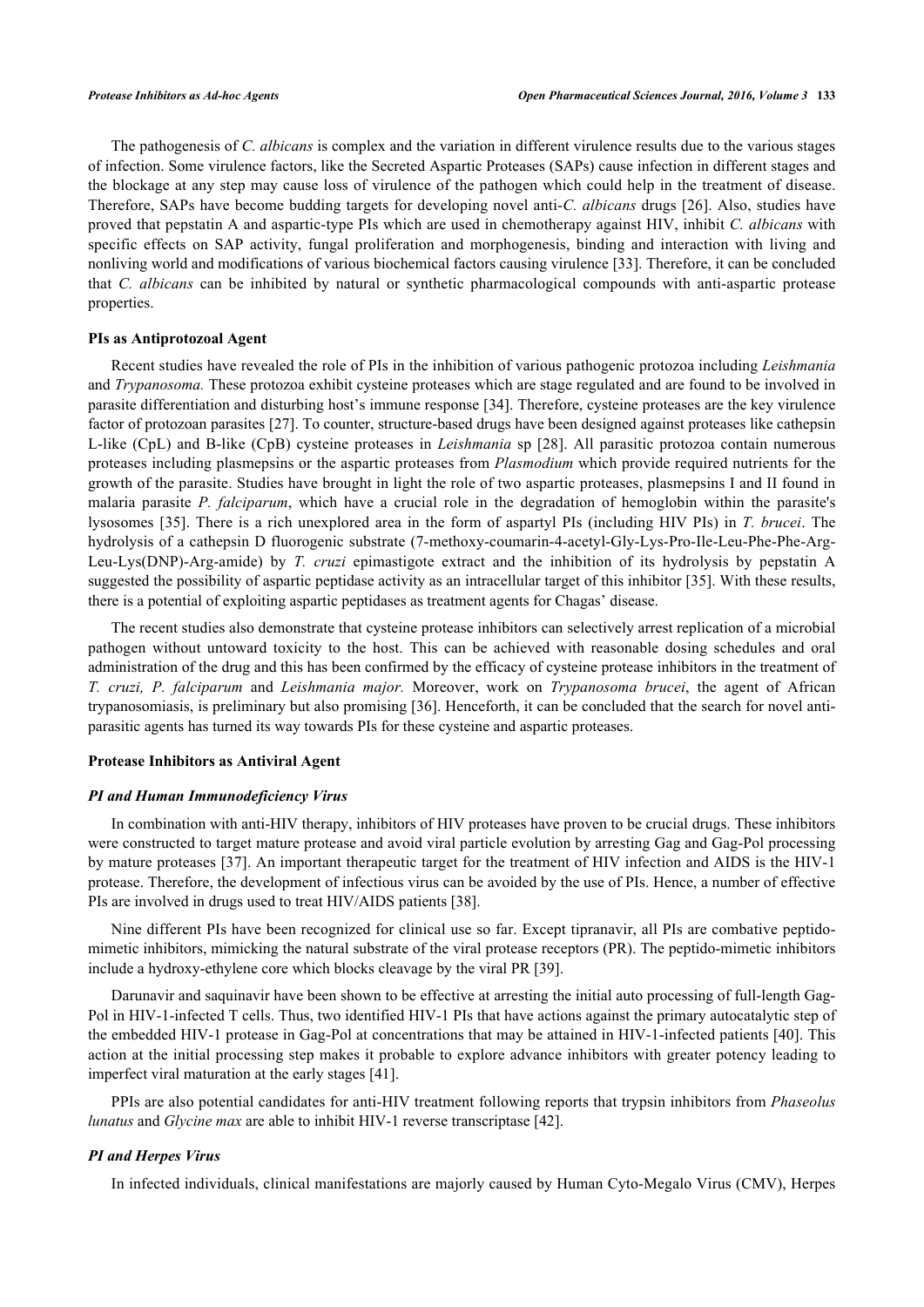Simplex Virus type 1 and type 2 (HSV-1 and HSV-2). There has been a rise in their number in the last decade due to increase in the number of immuno-compromised patients undergoing chemotherapy, transplantation, or suffering from AIDS. The mode of action of all the currently available antiviral drugs is interference with the synthesis of viral DNA [\[43](#page-6-0)]. These include acyclovir, valaciclovir, and famciclovir for treating HSV infection and ganciclovir, foscarnet, and cidofovir for CMV infection. These chemotherapeutic agents except acyclovir have serious side effects. Moreover, there has been an emergence of drug-resistant viral strains against these antiviral agents which has become another problem these days [\[44](#page-6-1)]. Thus, the development of new antiviral drugs with different mechanism of action is need of the hour [[45\]](#page-6-2).

The CMV protease, assemblin [\[46](#page-6-3)], plays a central role in the complex processes of capsid assembly and maturation through its proteolytic processing of the CMV assembly protein precursor [\[47\]](#page-6-4). Assemblin-mediated proteolysis is considered to be essential for CMV viability as a mutation in HSV assemblin yields noninfectious virus [\[48](#page-6-5)]. Therefore, peptidomimetic inhibitors for assemblin and inhibitors which target virus capsid protease represent a potential therapeutic alternative.

#### *PI and Hepatitis C Virus*

There is a high rate of progression to chronicity in cases of Hepatitis C infection [[49\]](#page-6-6), which is characterized by liver cirrhosis, progressive liver injury, and, in some cases, hepatocellular carcinoma. Currently, there are no curative antiviral agents available for the treatment of HCV infection but sometimes alpha interferon therapy is used in the treatment of moderate or severe liver disease caused by the HCV, only some patients manifest a sustained response [\[50](#page-6-7)]. Additionally, there is no vaccine to prevent HCV infection which might be either due to complex and multiple HCV genomes or due to variation in viral infection within infected person [\[51](#page-6-8), [52\]](#page-6-9). Therefore, an antiviral therapy that effectively suppresses virus replication is needed. To combat the situation, inhibitors of HCV-encoded enzymes, specifically NS3 protease and NS5B RNA polymerase should be the focus of thorough research for novel drug designing [\[44](#page-6-1)].

### **DISCUSSION AND CONCLUSION**

PIs are involved in regulating various normal and abnormal viral activities. This suggests that there is a vast scope of their use in the field of pharmaco-therapeutics especially when they have a strong defensive therapeutic role without side effects. The authors have collectively worked in evaluating the antimicrobial activities of PIs, *Cajanus cajan* Trypsin Inhibitor (CCTI) and Lima Bean Trypsin Inhibitor (LBTI) purified from plant sources. Antimicrobial activity of the isolated PIs was studied against three gram-positive bacteria (*Bacillus subtilis, Aeromonas spp.* and *Staphylococcus aureus*) and five gram-negative bacteria (two of *Escherichia coli* and one each of *Klebsiella pneumoniae, Klebsiella oxytoca* and *Pseudomonas aeruginosa*). The results suggest that CCTI and LBTI exhibit bacteriostatic property (Table **[1](#page-3-0)**). It was found that PIs showed maximum inhibition against *E. coli* (MTCC 443), minimum inhibition against *S. aureus* (MTCC 902) while no effect was found on *B. subtilis* (MTCC 736). Additionally, experiments with animal models for *in vivo* studies for biological characterization to correlate significance in human health will be done in near future. These studies, collectively, form a part of continued efforts in the development of phytodrug for human benefit.

| S.No.                       | <b>Bacterial strain</b>     | MGI% (CCTI) | MGI%(LBTI) |
|-----------------------------|-----------------------------|-------------|------------|
|                             | <i>E.coli</i> (ATCC 25922)  | 31.62       | 43.06      |
| $\mathcal{L}$               | K. pneumoniae (ATCC 700603) | 32.2        | 44.3       |
|                             | S. aureus (MTCC 902)        | 10.07       | 31.4       |
| 4.                          | B. subtilis (MTCC 736)      |             |            |
|                             | E.coli (MTCC 443)           | 69.87       | 71.72      |
| 6.                          | P. aeruginosa (MTCC 2453)   | 31.56       | 55.87      |
| $\mathcal{L}$<br>$\sqrt{2}$ | Aeromonas spp. (A10 MDR)    | 42.86       | 62.38      |
| 8.                          | K. oxytoca (A13 MDR)        | 15.91       | 55.23      |

<span id="page-3-0"></span>

|  | Table 1. Mean Growth inhibition (MGI%) of various bacterial strains in presence of CCTI and LBTI. |  |  |  |
|--|---------------------------------------------------------------------------------------------------|--|--|--|
|--|---------------------------------------------------------------------------------------------------|--|--|--|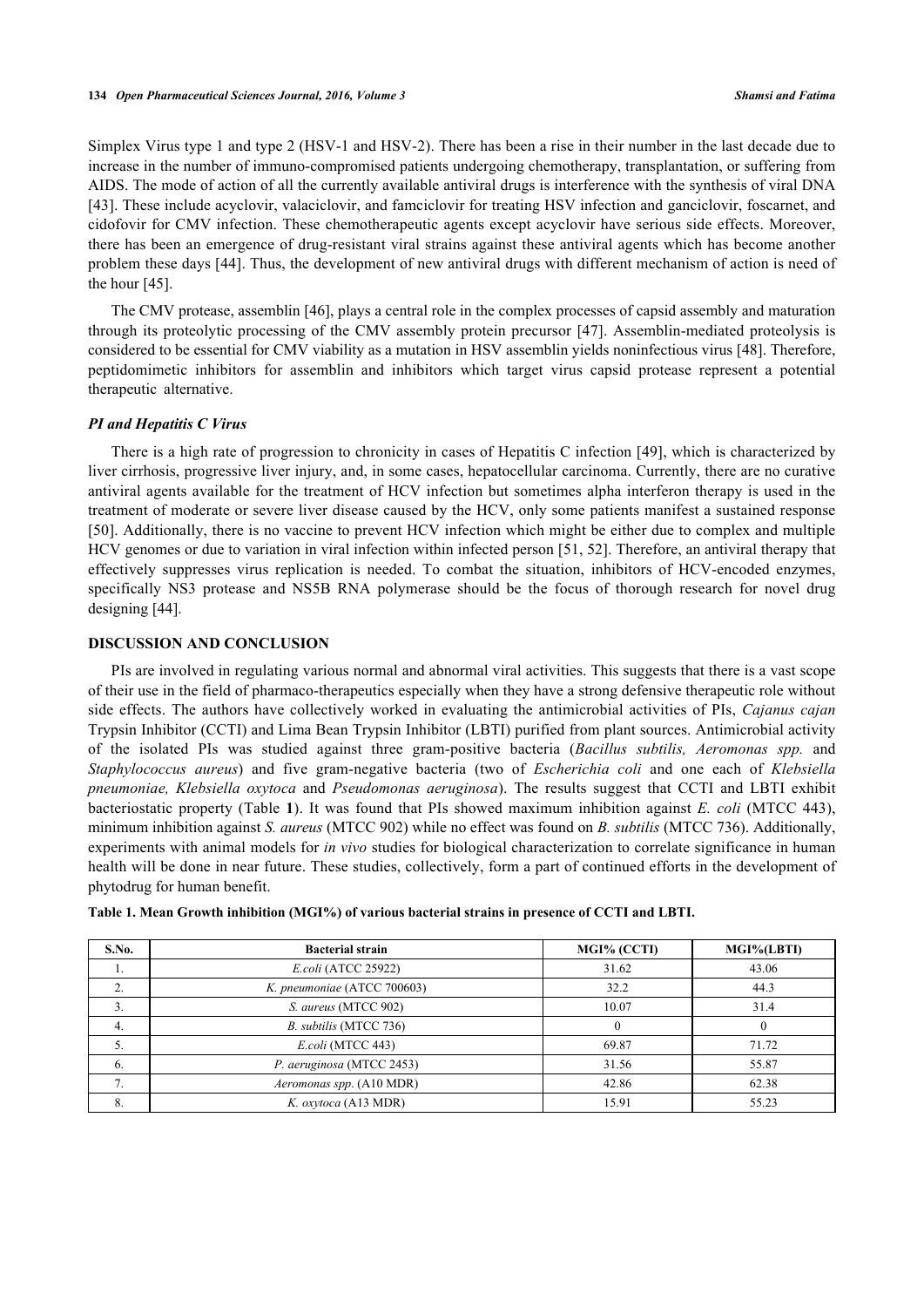#### **REFERENCES**

- <span id="page-4-0"></span>[1] Habib H, Khalid MF. Plant protease inhibitors: a defense strategy in plants. Biotechnol Mol Biol Rev 2007; 2(3): 68-85.
- <span id="page-4-1"></span>[2] Joanitti GA, Freitas SM, Silva LP. Proteinaceous protease inhibitors: structural features and multiple functional faces. Curr Enzym Inhib 2006; 2(3): 199-217. [\[http://dx.doi.org/10.2174/157340806777934801\]](http://dx.doi.org/10.2174/157340806777934801)
- [3] Neurath H. Proteolytic processing and physiological regulation. Trends Biochem Sci 1989; 14(7): 268-71. [\[http://dx.doi.org/10.1016/0968-0004\(89\)90061-3](http://dx.doi.org/10.1016/0968-0004(89)90061-3)] [PMID: [2672446](http://www.ncbi.nlm.nih.gov/pubmed/2672446)]
- [4] Valueva TA, Mosolov VV. Role of inhibitors of proteolytic enzymes in plant defense against phytopathogenic microorganisms. Biochemistry (Mosc) 2004; 69(11): 1305-9. [\[http://dx.doi.org/10.1007/s10541-005-0015-5\]](http://dx.doi.org/10.1007/s10541-005-0015-5) [PMID: [15627384](http://www.ncbi.nlm.nih.gov/pubmed/15627384)]
- [5] Christeller J, Laing W. Plant serine proteinase inhibitors. Protein Pept Lett 2005; 12(5): 439-47. [\[http://dx.doi.org/10.2174/0929866054395329\]](http://dx.doi.org/10.2174/0929866054395329) [PMID: [16029156](http://www.ncbi.nlm.nih.gov/pubmed/16029156)]
- [6] Haq SK, Atif SM, Khan RH. Protein proteinase inhibitor genes in combat against insects, pests, and pathogens: natural and engineered phytoprotection. Arch Biochem Biophys 2004; 431(1): 145-59. [\[http://dx.doi.org/10.1016/j.abb.2004.07.022\]](http://dx.doi.org/10.1016/j.abb.2004.07.022) [PMID: [15464737](http://www.ncbi.nlm.nih.gov/pubmed/15464737)]
- [7] Supuran CT, Scozzafava A, Clare BW. Bacterial protease inhibitors. Med Res Rev 2002; 22(4): 329-72. [\[http://dx.doi.org/10.1002/med.10007\]](http://dx.doi.org/10.1002/med.10007) [PMID: [12111749](http://www.ncbi.nlm.nih.gov/pubmed/12111749)]
- [8] Mosolov VV, Valueva TA. Proteinase inhibitors and their function in plants: a review. Prikl Biokhim Mikrobiol 2005; 41(3): 261-82. [PMID: [15977786\]](http://www.ncbi.nlm.nih.gov/pubmed/15977786)
- [9] Lawrence PK, Koundal KR. Plant protease inhibitors in control of phytophagous insects. Electron J Biotechnol 2002; 5(1): 93-109. [\[http://dx.doi.org/10.2225/vol5-issue1-fulltext-3](http://dx.doi.org/10.2225/vol5-issue1-fulltext-3)]
- <span id="page-4-2"></span>[10] Ryan CA. Proteinase inhibitors in plants: genes for improving defenses against insects and pathogens. Annu Rev Phytopathol 1990; 28: 425-49.

[\[http://dx.doi.org/10.1146/annurev.py.28.090190.002233\]](http://dx.doi.org/10.1146/annurev.py.28.090190.002233)

- <span id="page-4-3"></span>[11] International Protease Network. Available from: <http://www.protease.net/>2015.
- <span id="page-4-4"></span>[12] Gomes MT, Oliva ML, Lopes MT, Salas CE. Plant proteinases and inhibitors: an overview of biological function and pharmacological activity. Curr Protein Pept Sci 2011; 12(5): 417-36. [\[http://dx.doi.org/10.2174/138920311796391089\]](http://dx.doi.org/10.2174/138920311796391089) [PMID: [21418018](http://www.ncbi.nlm.nih.gov/pubmed/21418018)]
- <span id="page-4-5"></span>[13] Rawlings ND, Tolle DP, Barrett AJ. MEROPS: the peptidase database. Nucleic Acids Res 2004; 32(Database issue): D160-4. [\[http://dx.doi.org/10.1093/nar/gkh071](http://dx.doi.org/10.1093/nar/gkh071)] [PMID: [14681384\]](http://www.ncbi.nlm.nih.gov/pubmed/14681384)
- <span id="page-4-6"></span>[14] Hussain I, Hawkins J, Harrison D, *et al.* Oral administration of a potent and selective non-peptidic BACE-1 inhibitor decreases beta-cleavage of amyloid precursor protein and amyloid-beta production *in vivo*. J Neurochem 2007; 100(3): 802-9. [\[http://dx.doi.org/10.1111/j.1471-4159.2006.04260.x\]](http://dx.doi.org/10.1111/j.1471-4159.2006.04260.x) [PMID: [17156133](http://www.ncbi.nlm.nih.gov/pubmed/17156133)]
- <span id="page-4-7"></span>[15] Kim JY, Park SC, Hwang I, *et al.* Protease inhibitors from plants with antimicrobial activity. Int J Mol Sci 2009; 10(6): 2860-72. [\[http://dx.doi.org/10.3390/ijms10062860\]](http://dx.doi.org/10.3390/ijms10062860) [PMID: [19582234](http://www.ncbi.nlm.nih.gov/pubmed/19582234)]
- <span id="page-4-8"></span>[16] Patick AK, Potts KE. Protease inhibitors as antiviral agents. Clin Microbiol Rev 1998; 11(4): 614-27. [PMID: [9767059\]](http://www.ncbi.nlm.nih.gov/pubmed/9767059)
- <span id="page-4-9"></span>[17] De Leo F, Gallerani R. The mustard trypsin inhibitor 2 affects the fertility of Spodoptera littoralis larvae fed on transgenic plants. Insect Biochem Mol Biol 2002; 32(5): 489-96. [\[http://dx.doi.org/10.1016/S0965-1748\(01\)00126-6\]](http://dx.doi.org/10.1016/S0965-1748(01)00126-6) [PMID: [11891125](http://www.ncbi.nlm.nih.gov/pubmed/11891125)]
- <span id="page-4-10"></span>[18] Satheesh LS, Murugan K. Antimicrobial activity of protease inhibitor from leaves of *Coccinia grandis* (L.) Voigt. Indian J Exp Biol 2011; 49(5): 366-74. [PMID: [21615062\]](http://www.ncbi.nlm.nih.gov/pubmed/21615062)
- <span id="page-4-11"></span>[19] Haq SK, Rabbani G, Ahmad E, Atif SM, Khan RH. Protease inhibitors: a panacea? J Biochem Mol Toxicol 2010; 24(4): 270-7. [\[http://dx.doi.org/10.1002/jbt.20335](http://dx.doi.org/10.1002/jbt.20335)] [PMID: [20135636\]](http://www.ncbi.nlm.nih.gov/pubmed/20135636)
- <span id="page-4-12"></span>[20] Asif-Ullah M, Kim KS, Yu YG. Purification and characterization of a serine protease from *Cucumis trigonus* Roxburghi. Phytochemistry 2006; 67(9): 870-5. [\[http://dx.doi.org/10.1016/j.phytochem.2006.02.020\]](http://dx.doi.org/10.1016/j.phytochem.2006.02.020) [PMID: [16603211](http://www.ncbi.nlm.nih.gov/pubmed/16603211)]
- <span id="page-4-13"></span>[21] King AE, Critchley HO, Kelly RW. Presence of secretory leukocyte protease inhibitor in human endometrium and first trimester decidua suggests an antibacterial protective role. Mol Hum Reprod 2000; 6(2): 191-6. [\[http://dx.doi.org/10.1093/molehr/6.2.191\]](http://dx.doi.org/10.1093/molehr/6.2.191) [PMID: [10655462](http://www.ncbi.nlm.nih.gov/pubmed/10655462)]
- <span id="page-4-14"></span>[22] Meyer-Hoffert U, Wichmann N, Schwichtenberg L, White PC, Wiedow O. Supernatants of *Pseudomonas aeruginosa* induce the *Pseudomonas*-specific antibiotic elafin in human keratinocytes. Exp Dermatol 2003; 12(4): 418-25. [\[http://dx.doi.org/10.1034/j.1600-0625.2002.120409.x\]](http://dx.doi.org/10.1034/j.1600-0625.2002.120409.x) [PMID: [12930298](http://www.ncbi.nlm.nih.gov/pubmed/12930298)]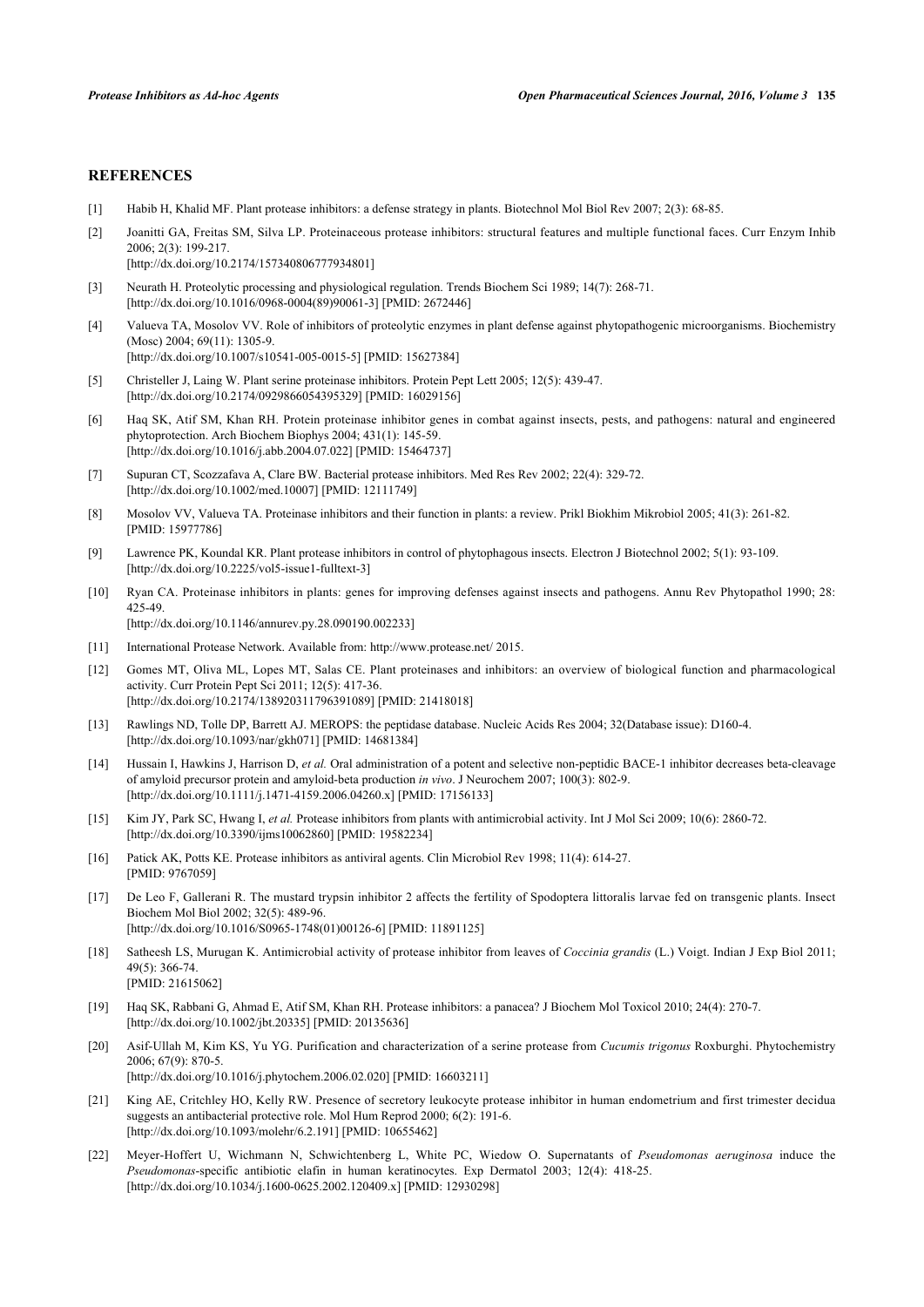- <span id="page-5-0"></span>[23] Johnson SL, Jung D, Forino M, *et al.* Anthrax lethal factor protease inhibitors: synthesis, SAR, and structure-based 3D QSAR studies. J Med Chem 2006; 49(1): 27-30. [\[http://dx.doi.org/10.1021/jm050892j](http://dx.doi.org/10.1021/jm050892j)] [PMID: [16392787](http://www.ncbi.nlm.nih.gov/pubmed/16392787)]
- [24] Johnson SL, Chen LH, Harbach R, *et al.* Rhodanine derivatives as selective protease inhibitors against bacterial toxins. Chem Biol Drug Des 2008; 71(2): 131-9. [\[http://dx.doi.org/10.1111/j.1747-0285.2007.00617.x\]](http://dx.doi.org/10.1111/j.1747-0285.2007.00617.x) [PMID: [18221310](http://www.ncbi.nlm.nih.gov/pubmed/18221310)]
- <span id="page-5-1"></span>[25] Turk BE. Discovery and development of anthrax lethal factor metalloproteinase inhibitors. Curr Pharm Biotechnol 2008; 9(1): 24-33. [\[http://dx.doi.org/10.2174/138920108783497604\]](http://dx.doi.org/10.2174/138920108783497604) [PMID: [18289054](http://www.ncbi.nlm.nih.gov/pubmed/18289054)]
- <span id="page-5-2"></span>[26] Santos AL, Braga-Silva LA. Aspartic protease inhibitors: effective drugs against the human fungal pathogen *Candida albicans.* Mini Rev Med Chem 2013; 13(1): 155-62. [\[http://dx.doi.org/10.2174/138955713804484802\]](http://dx.doi.org/10.2174/138955713804484802) [PMID: [23256485](http://www.ncbi.nlm.nih.gov/pubmed/23256485)]
- <span id="page-5-3"></span>[27] Mahmoudzadeh-Niknam H, McKerrow JH. *Leishmania tropica*: cysteine proteases are essential for growth and pathogenicity. Exp Parasitol 2004; 106(3-4): 158-63. [\[http://dx.doi.org/10.1016/j.exppara.2004.03.005](http://dx.doi.org/10.1016/j.exppara.2004.03.005)] [PMID: [15172223\]](http://www.ncbi.nlm.nih.gov/pubmed/15172223)
- <span id="page-5-4"></span>[28] Besteiro S, Coombs GH, Mottram JC. A potential role for ICP, a Leishmanial inhibitor of cysteine peptidases, in the interaction between host and parasite. Mol Microbiol 2004; 54(5): 1224-36. [\[http://dx.doi.org/10.1111/j.1365-2958.2004.04355.x\]](http://dx.doi.org/10.1111/j.1365-2958.2004.04355.x) [PMID: [15554964](http://www.ncbi.nlm.nih.gov/pubmed/15554964)]
- <span id="page-5-5"></span>[29] Mignogna G, Pascarella S, Wechselberger C, *et al.* BSTI, a trypsin inhibitor from skin secretions of *Bombina bombina* related to protease inhibitors of nematodes. Protein Sci 1996; 5(2): 357-62. [\[http://dx.doi.org/10.1002/pro.5560050220](http://dx.doi.org/10.1002/pro.5560050220)] [PMID: [8745414](http://www.ncbi.nlm.nih.gov/pubmed/8745414)]
- [30] Conlon JM, Kim JB. A protease inhibitor of the Kunitz family from skin secretions of the tomato frog, *Dyscophus guineti* (Microhylidae). Biochem Biophys Res Commun 2000; 279(3): 961-4. [\[http://dx.doi.org/10.1006/bbrc.2000.4052](http://dx.doi.org/10.1006/bbrc.2000.4052)] [PMID: [11162457\]](http://www.ncbi.nlm.nih.gov/pubmed/11162457)
- <span id="page-5-6"></span>[31] Adams DJ, Causier KJ, Mellor V, Keer R. Milling J Dada. Regulation of chitin synthase and chitinase in fungi. In: Muzzarelli RA, Ed. Chitin Enzy. 1993; p. 15.
- <span id="page-5-7"></span>[32] García-Olmedo F, Molina A, Segura A, Moreno M. The defensive role of nonspecific lipid-transfer proteins in plants. Trends Microbiol 1995;  $3(2) \cdot 72 - 4$ [\[http://dx.doi.org/10.1016/S0966-842X\(00\)88879-4\]](http://dx.doi.org/10.1016/S0966-842X(00)88879-4) [PMID: [7728389](http://www.ncbi.nlm.nih.gov/pubmed/7728389)]
- <span id="page-5-8"></span>[33] Braga-Silva LA, Santos AL. Aspartic protease inhibitors as potential anti-*Candida albicans* drugs: impacts on fungal biology, virulence and pathogenesis. Curr Med Chem 2011; 18(16): 2401-19. [\[http://dx.doi.org/10.2174/092986711795843182\]](http://dx.doi.org/10.2174/092986711795843182) [PMID: [21568917](http://www.ncbi.nlm.nih.gov/pubmed/21568917)]
- <span id="page-5-9"></span>[34] Buxbaum LU, Denise H, Coombs GH, Alexander J, Mottram JC, Scott P. Cysteine protease B of *Leishmania mexicana* inhibits host Th1 responses and protective immunity. J Immunol 2003; 171(7): 3711-7. [\[http://dx.doi.org/10.4049/jimmunol.171.7.3711\]](http://dx.doi.org/10.4049/jimmunol.171.7.3711) [PMID: [14500670](http://www.ncbi.nlm.nih.gov/pubmed/14500670)]
- <span id="page-5-10"></span>[35] Turk B. Targeting proteases: successes, failures and future prospects. Nat Rev Drug Discov 2006; 5(9): 785-99. [\[http://dx.doi.org/10.1038/nrd2092](http://dx.doi.org/10.1038/nrd2092)] [PMID: [16955069](http://www.ncbi.nlm.nih.gov/pubmed/16955069)]
- <span id="page-5-11"></span>[36] Santos LO, Garcia-Gomes AS, Catanho M, *et al.* Aspartic peptidases of human pathogenic trypanosomatids: perspectives and trends for chemotherapy. Curr Med Chem 2013; 20(25): 3116-33. [\[http://dx.doi.org/10.2174/0929867311320250007\]](http://dx.doi.org/10.2174/0929867311320250007) [PMID: [23298141](http://www.ncbi.nlm.nih.gov/pubmed/23298141)]
- <span id="page-5-12"></span>[37] Davis DA, Soule EE, Davidoff KS, Daniels SI, Naiman NE, Yarchoan R. Activity of human immunodeficiency virus type 1 protease inhibitors against the initial autocleavage in Gag-Pol polyprotein processing. Antimicrob Agents Chemother 2012; 56(7): 3620-8. [\[http://dx.doi.org/10.1128/AAC.00055-12](http://dx.doi.org/10.1128/AAC.00055-12)] [PMID: [22508308\]](http://www.ncbi.nlm.nih.gov/pubmed/22508308)
- <span id="page-5-13"></span>[38] Naggie S, Hicks C. Protease inhibitor-based antiretroviral therapy in treatment-naive HIV-1-infected patients: the evidence behind the options. J Antimicrob Chemother 2010; 65(6): 1094-9. [\[http://dx.doi.org/10.1093/jac/dkq130](http://dx.doi.org/10.1093/jac/dkq130)] [PMID: [20418273\]](http://www.ncbi.nlm.nih.gov/pubmed/20418273)
- <span id="page-5-14"></span>[39] Pettit SC, Everitt LE, Choudhury S, Dunn BM, Kaplan AH. Initial cleavage of the human immunodeficiency virus type 1 GagPol precursor by its activated protease occurs by an intramolecular mechanism. J Virol 2004; 78(16): 8477-85. [\[http://dx.doi.org/10.1128/JVI.78.16.8477-8485.2004](http://dx.doi.org/10.1128/JVI.78.16.8477-8485.2004)] [PMID: [15280456\]](http://www.ncbi.nlm.nih.gov/pubmed/15280456)
- <span id="page-5-15"></span>[40] Roberts NA. Drug-resistance patterns of saquinavir and other HIV proteinase inhibitors. AIDS 1995; 9(Suppl. 2): 27-S32. [PMID: [8775804\]](http://www.ncbi.nlm.nih.gov/pubmed/8775804)
- <span id="page-5-16"></span>[41] McKerrow JH, Engel JC, Caffrey CR. Cysteine protease inhibitors as chemotherapy for parasitic infections. Bioorg Med Chem 1999; 7(4): 639-44. [\[http://dx.doi.org/10.1016/S0968-0896\(99\)00008-5\]](http://dx.doi.org/10.1016/S0968-0896(99)00008-5) [PMID: [10353643](http://www.ncbi.nlm.nih.gov/pubmed/10353643)]
- <span id="page-5-17"></span>[42] Wang HX, Ng TB. Examination of lectins, polysaccharopeptide, polysaccharide, alkaloid, coumarin and trypsin inhibitors for inhibitory activity against human immunodeficiency virus reverse transcriptase and glycohydrolases. Planta Med 2001; 67(7): 669-72. [\[http://dx.doi.org/10.1055/s-2001-17359](http://dx.doi.org/10.1055/s-2001-17359)] [PMID: [11582548\]](http://www.ncbi.nlm.nih.gov/pubmed/11582548)